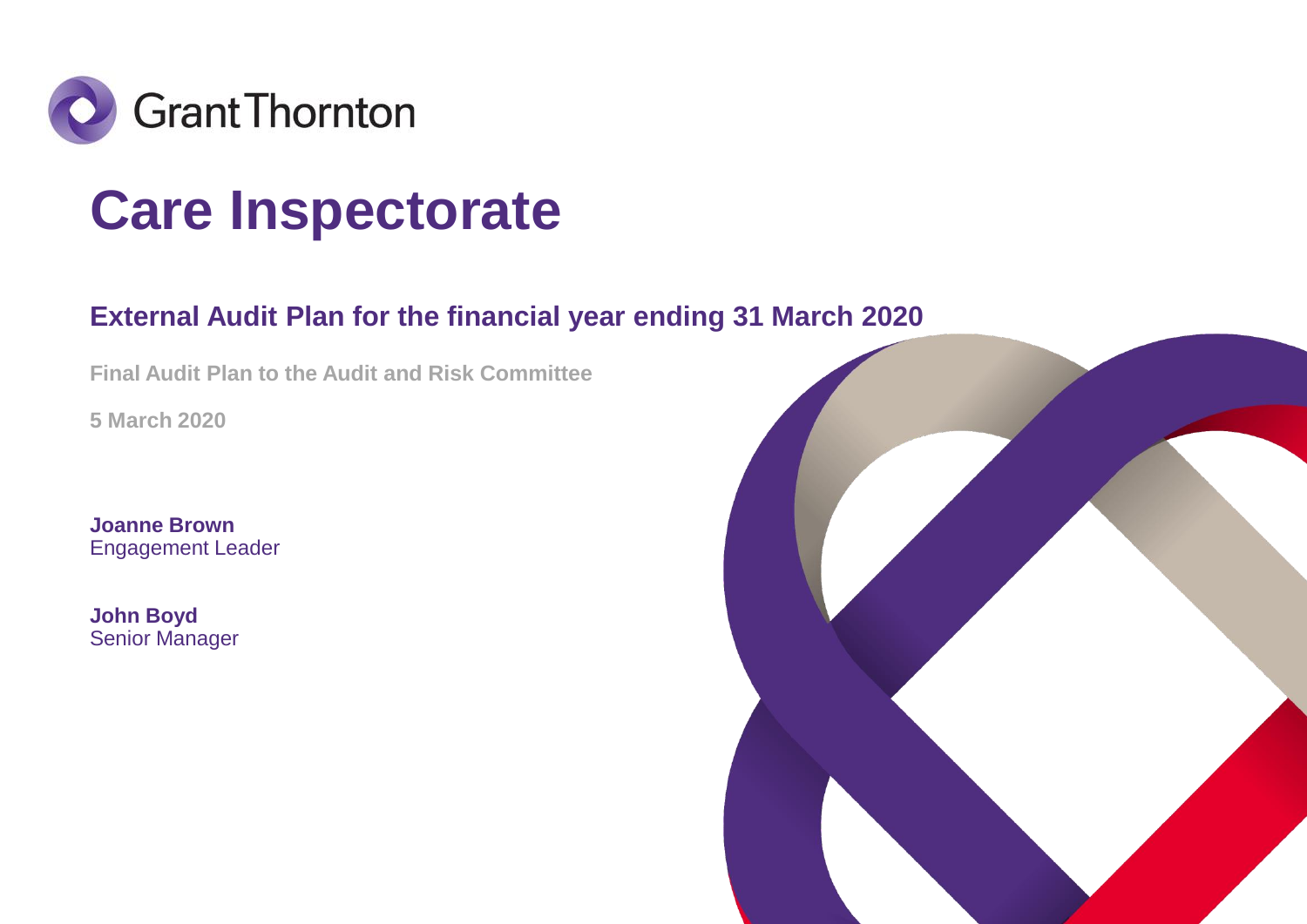### **Our audit at a glance**



Performance materiality is set at 75% of overall materiality. This is consistent with the prior year reflecting our audit knowledge and understanding with no material adjustments in the prior year.

Our audit planning materiality for Care Inspectorate set at £756,108, being approximately 2% of gross expenditure based on prior year net operating expenditure. This is based on our assessment of any misstatement either individually or in aggregate which could be significant as to be misleading to the users of financial statements. Our materiality benchmark is operating expenditure, which we consider a suitable benchmark for public entities. We will revisit our materiality throughout our audit including updating to reflect the unaudited financial statements.



Significant audit risks are:

management override of controls; the risk of fraud in revenue recognition; and, the risk of fraud in expenditure recognition as set out in Financial Reporting Council's (FRC) Practice Note 10.

An audit underpinned by quality and adding value to you

> At the planning stage we have identified no other areas of particular audit risk. We will continue to review audit risk throughout the year in order to be able to detect and respond to any particular areas of other audit risk which may arise.



2

.



Our audit is undertaken in accordance with the Audit Scotland Code of Audit Practice and reflects the wider scope nature of public audit. In accordance with Audit Scotland guidance, we consider Care Inspectorate to be a smaller body for the purposes of wider scope responsibilities. Therefore the focus of our audit work will be on financial sustainability and governance statement disclosures.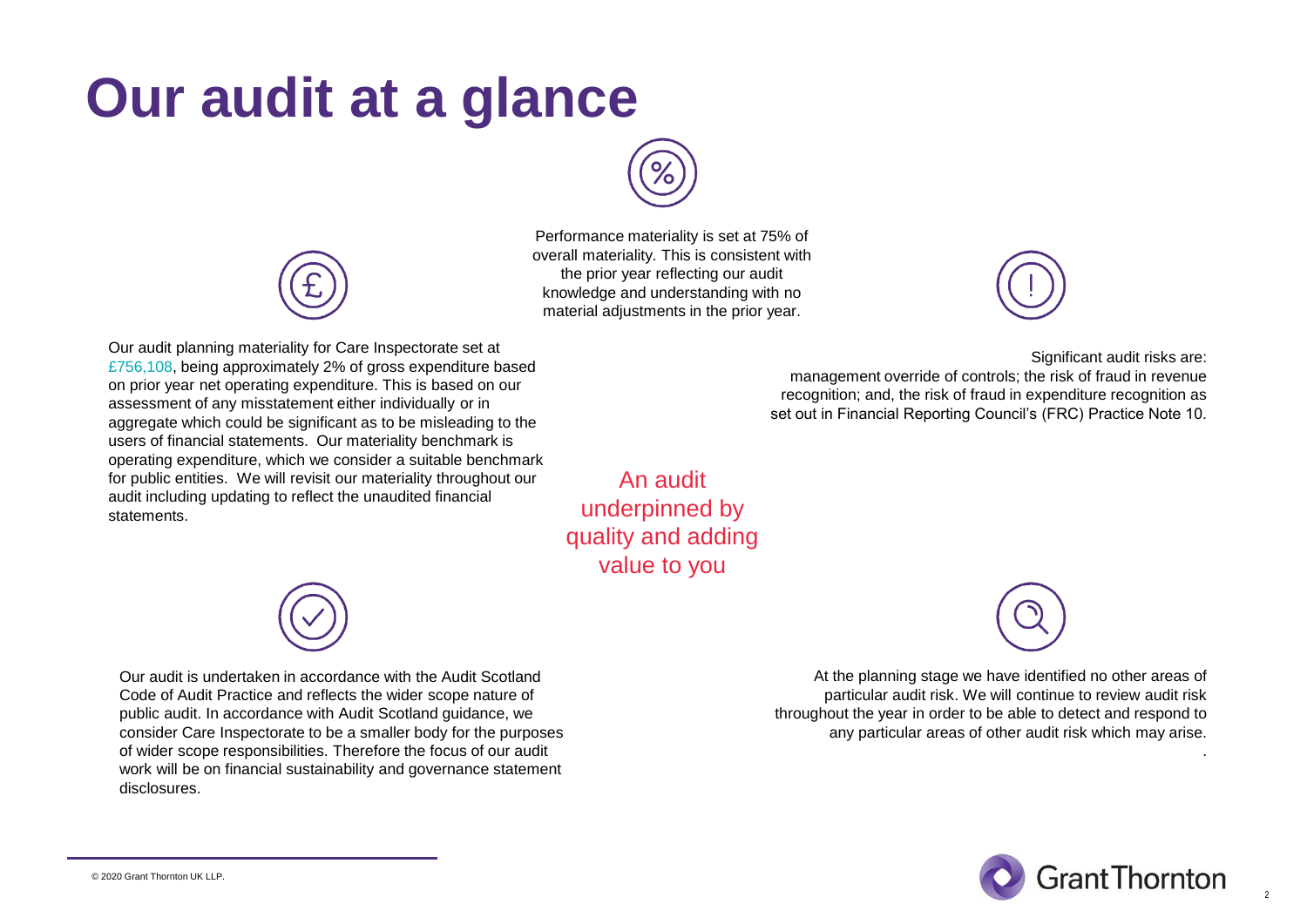### **Contents**

| <b>Section</b>                           | <b>Page</b> |
|------------------------------------------|-------------|
| 1. Overarching principles of our audit   | 4           |
| 2. Respective responsibilities           | 5           |
| 3. Audit process and timeline            | 6           |
| 4. Materiality                           | 7           |
| 5. A risk based audit methodology        | 8           |
| 6. Significant financial statement risks | 9           |
| 7. Other audit areas                     | 12          |
| 8. Audit deliverables                    | 14          |
|                                          |             |
| <b>Appendices:</b>                       |             |
| 1. Fees and independence                 | 16          |

| 2. Fraud arrangements                               |    |
|-----------------------------------------------------|----|
| 3. Communication with those charged with governance | 18 |

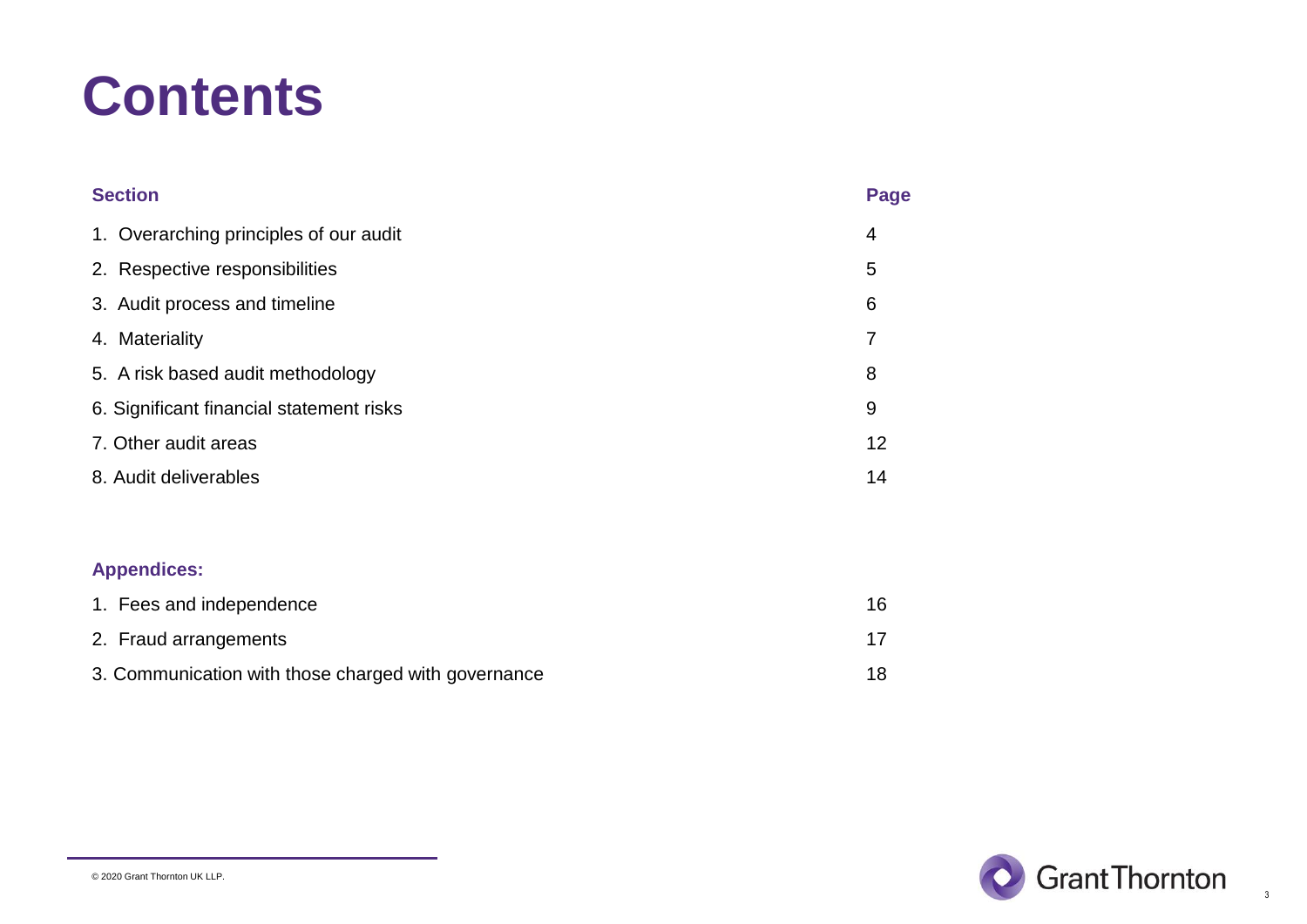### **Overarching principles of our audit**

Our audit is risk based and undertaken in accordance with the International Standards on Auditing (ISAs) (UK) and the Audit Scotland Code of Audit Practice 2016 ('the Code'). Our overall objective is a effective, quality-focused external audit which adds value through wider insights and challenge. Our audit foundations are:

- professional scepticism
- a focus on audit risks and key areas of management judgement
- ✓ delivering a quality audit through our experienced public sector audit team, use of data analytics to focus our audit and understanding of the organisation
- $\checkmark$  clear and upfront communications, with regular communication during the year
- reporting with focused actions which will support you in improving your controls/operations

### **External Audit plan**

The External Audit Plan summarises our responsibilities in accordance with ISAs and the Code:

- **Respective responsibilities:**
- Our audit process and timeline
- **■** Materiality
- Our risk based audit approach to the audit of the financial statement
- Our wider scope responsibilities as applicable to smaller bodies covering financial sustainability and the annual governance statement

#### **Continuous improvement and adding value**

Our aim is to add value to Care Inspectorate through our external audit work. This will be delivered through delivering a high-quality audit. Specifically for Care Inspectorate we will also undertake the following arrangements:

**Continuous learning and development:** We have discussed with Management opportunities to develop our audit approach to ensure we deliver and efficient and effective audit approach. Prior to our year end fieldwork, we will agree with Management a timetable for receipt of a complete set of draft financial statements and required supporting information to allow us to complete our audit testing within agreed timescales and finalisation of the financial statements.

**Robust and effective audit methodology**: Our ISA compliant audit methodology is tailored to focus audit resource on significant risk areas and key estimates and judgements.

#### **Audit appointment**

The Auditor General for Scotland is an independent Crown appointment, made on the recommendation of the Scottish Parliament. The Auditor General is independent and not subject to control of any member of the Scottish Government or the Parliament. The Auditor General is responsible for securing the audit of the Scottish Government and most public bodies, including Care Inspectorate, and reporting on their financial health and performance.

Audit Scotland is an independent statutory body that provides the Auditor General with the services required to carry out her statutory functions, including monitoring the performance of auditors through a quality control process.

The Auditor General has appointed Grant Thornton UK LLP as external auditor of Care Inspectorate for the five year period 2016/17 to 2020/21.

| <b>Our team</b>                |  |  |
|--------------------------------|--|--|
| <b>Joanne Brown</b><br>Partner |  |  |
|                                |  |  |

**John Boyd** Senior Manager

T 0141 223 0848 E joanne.e.brown@uk.gt.com

T 0141 223 0899 E john.p.boyd@uk.gt.com

The audit will be supported by a team of qualified and part qualified accountants from our public sector audit team. Where required we will use other audit experts, including Public Sector technical accounting team to support our audit.

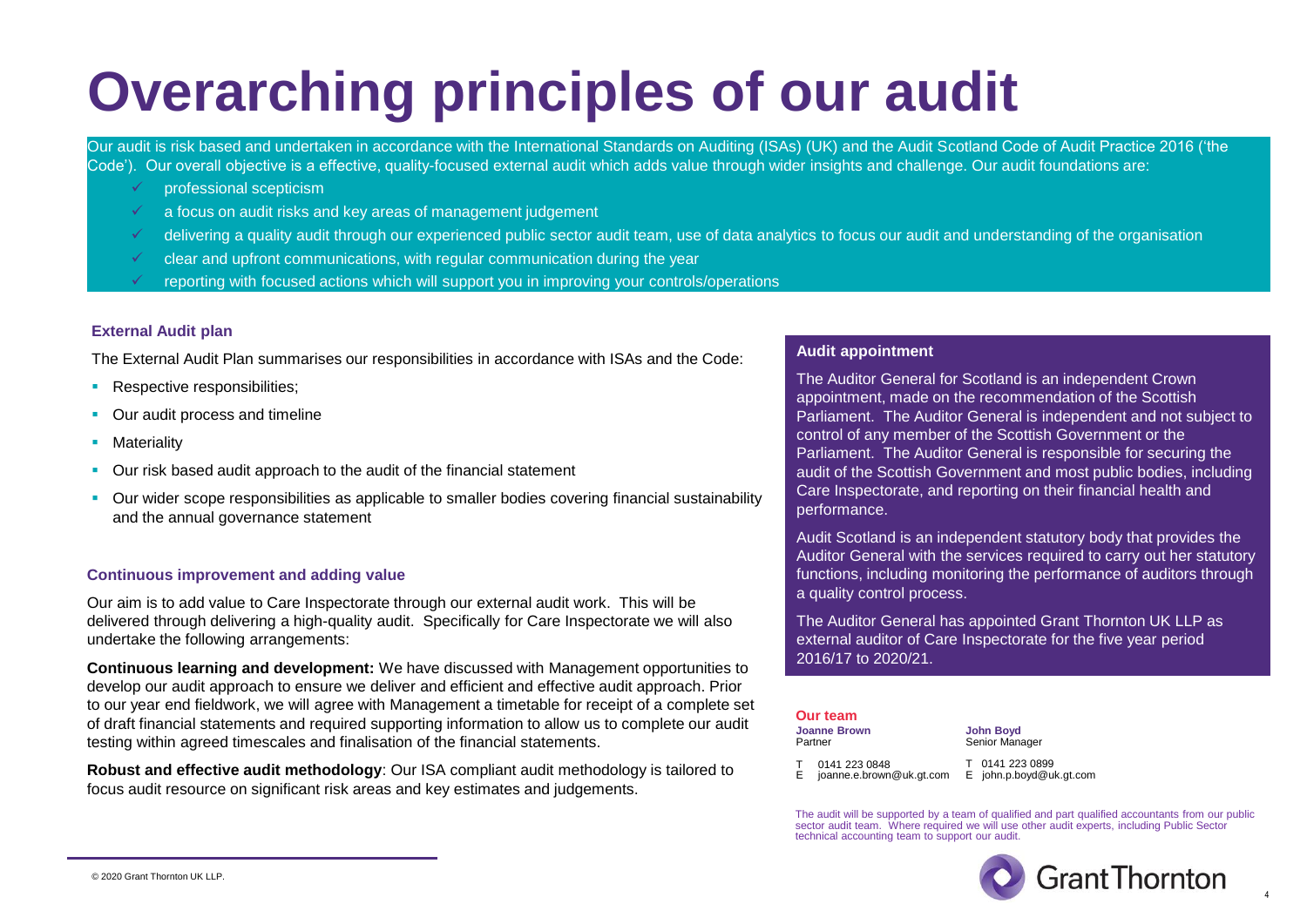### **Respective responsibilities**

As set out in the Code of Audit Practice there are a number of key responsibilities you as an organisation are responsible for, and others, as appointed auditors we are responsible for. These are summarised below:

| <b>Area</b>                 | <b>Care Inspectorate and the Accountable Officer's Responsibilities</b>                                                                                              |
|-----------------------------|----------------------------------------------------------------------------------------------------------------------------------------------------------------------|
| Corporate governance        | Establishing arrangements for proper conduct of its affairs                                                                                                          |
|                             | Legality of activities and transactions                                                                                                                              |
|                             | Monitoring adequacy and effectiveness of arrangements (inc role of those charged with governance)                                                                    |
| <b>Financial statements</b> | Preparing financial statements which give a true and fair view of their financial position                                                                           |
|                             | Maintaining accounting records and working papers                                                                                                                    |
|                             | Putting in place systems of Internal Control and maintaining proper accounting records                                                                               |
|                             | Preparing and publishing an annual governance statement, director's report and remuneration report                                                                   |
|                             | Effective systems of internal control as well as financial, operational and compliance controls – supporting achievement of objectives and secure<br>value for money |
| <b>Financial position</b>   | Proper arrangements to ensure financial position is soundly based and responsibility to ensure arrangements secure Value for Money                                   |
| Fraud and error             | Establishing appropriate arrangements for prevention and detection of fraud, error, irregularities, bribery and corruption and affairs are properly<br>managed       |

咫



ිස

- Undertake statutory duties and comply with professional engagement and ethical standards
- Provide an ISA compliant opinion on financial statements and where appropriate regularity of transactions
- Review and report on, as appropriate, other information eg annual governance statements, management commentary, remuneration reports
- Notify the Auditor General when circumstances indicate a statutory report may be required
- Demonstrate compliance with wider public audit scope in accordance with Audit Scotland's Code of Audit Practice and applicable guidance as applicable to smaller bodies
- Contributing to Audit Scotland Performance Reports
- Providing regular updates to Audit Scotland to share awareness of current issues across our audit clients
- Notify Audit Scotland of any cases of money laundering or fraud
- Contribute to Audit Scotland technical guidance

• By reviewing and providing judgements and conclusions on Care Inspectorate's arrangements including those in relation to financial sustainability and governance statement as applicable to smaller bodies

- Financial position and arrangements for ensuring financial sustainability in the medium to longer term
- Review of other information in line with our knowledge and understanding of Care Inspectorate.
- Ongoing dialogue and engagement with Audit Scotland during the year
- Providing quarterly fraud updates to Audit Scotland and information on any money laundering
- Support Audit Scotland through engaging in technical guidance publications



5

© 2020 Grant Thornton UK LLP.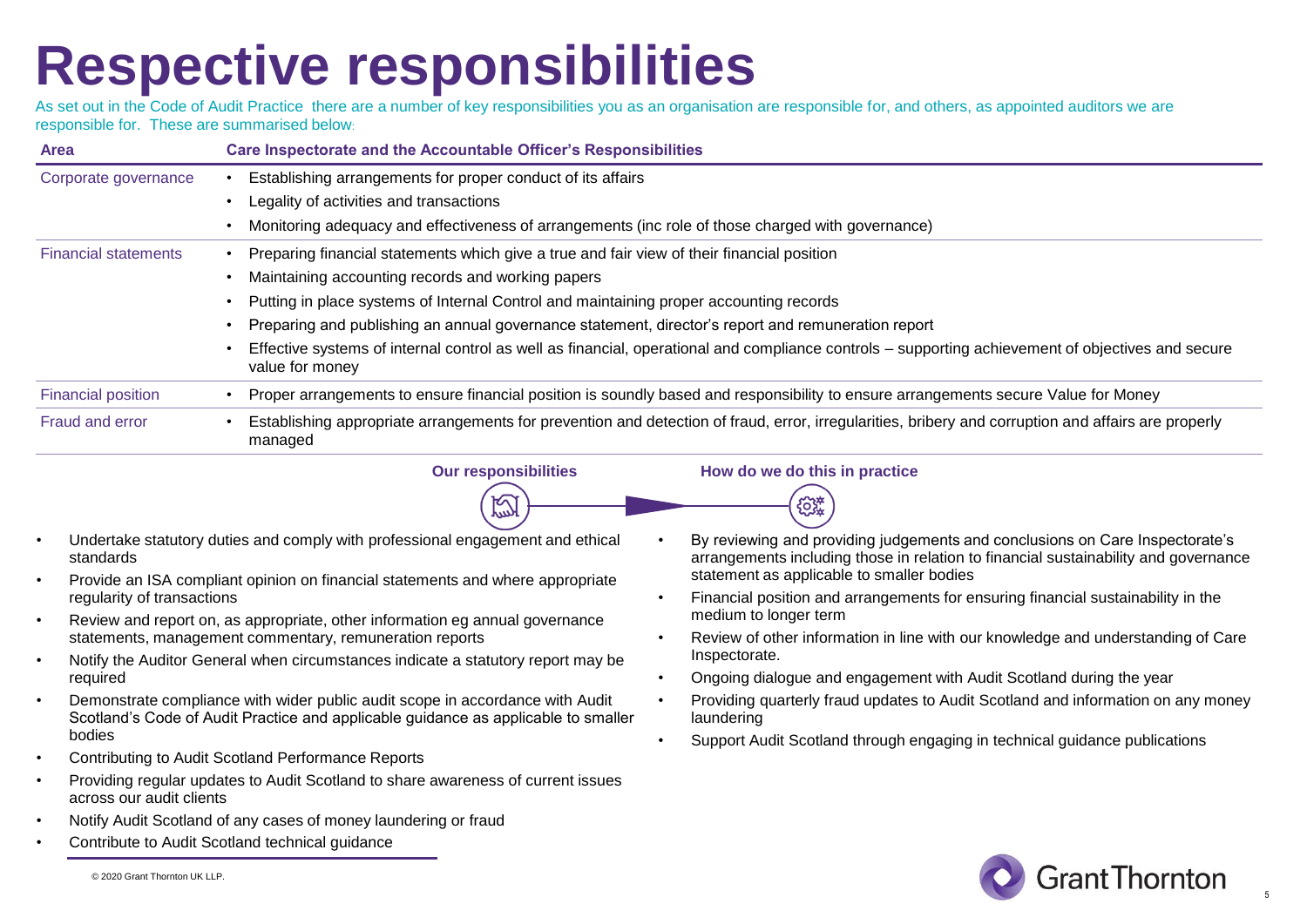### **Audit process and timeline**

Our planned audit timeline is detailed below. In accordance with the Code of Audit Practice and audit Scotland Planning Guidance, we are required to undertake and report on a range of areas. The diagram below summarises our planned audit timetable for 2019/20, and output both to and Audit Scotland.



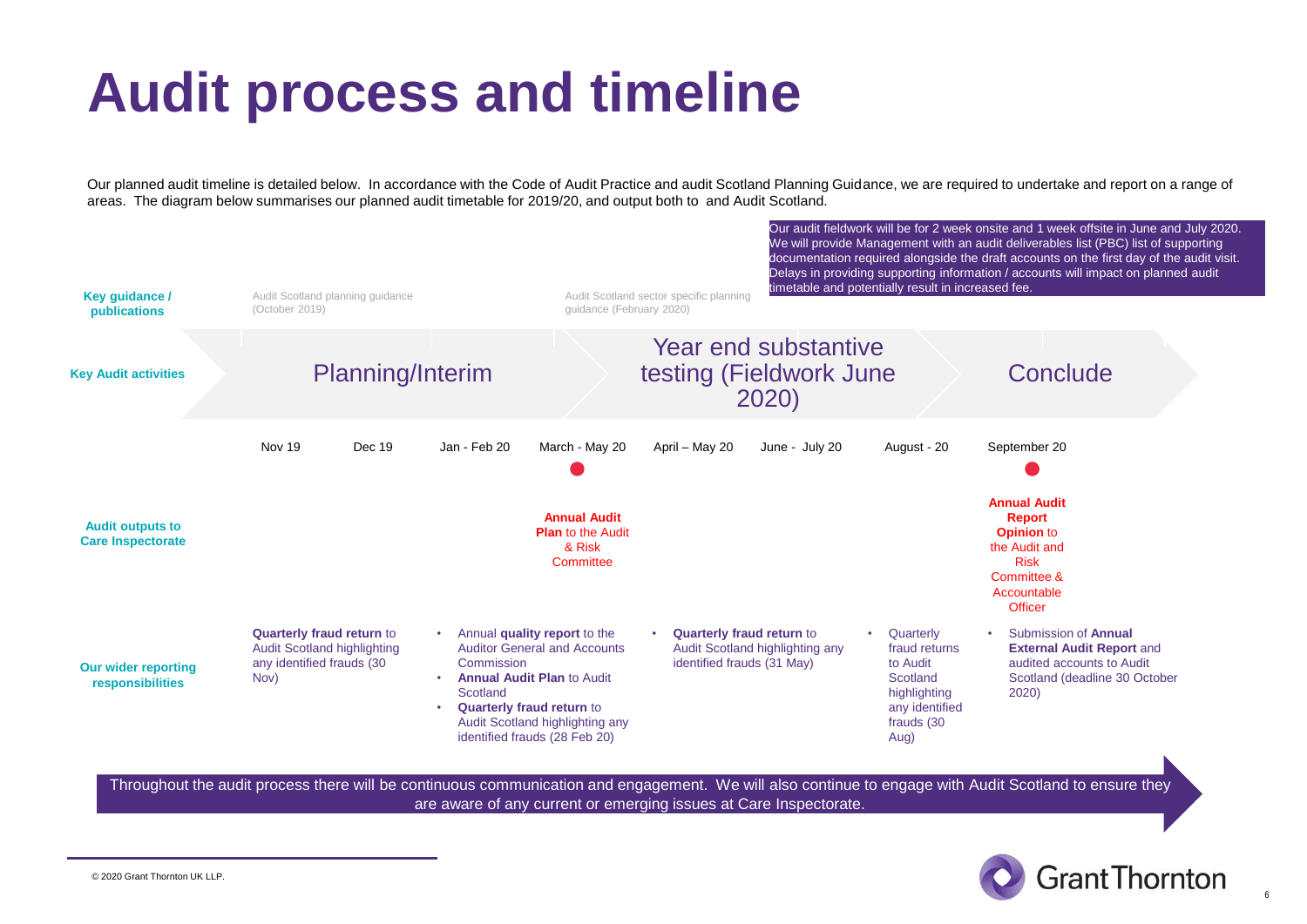### **Materiality**

We undertake your audit in accordance with International Standards on Auditing (UK) (ISAs) and the Audit Scotland Code of Audit Practice (May 2016). On an annual basis we are required to give an opinion as to whether the Financial Statements:

- give a true and fair view
- have been properly prepared in accordance with relevant legislation and standards
- audited parts of the remuneration and staff report have been prepared in accordance with the guidance
- regularity of expenditure and income
- the wider information contained in the financial statements e.g. Accountability Report; Directors Report and Governance Statement is consistent with our audit knowledge and the financial statements

#### **Basis for materiality**

We determine financial statement materiality based on a proportion of the total operating expenditure. This approach is consistent with our prior year materiality determination. We have determined Care Inspectorate's materiality to be **£756,108** which equates to approximately **2%** of your budgeted total operating expenditure for the year.

#### **Performance materiality**

Performance materiality represents the amount set for the financial statements as a whole to reduce the probability that the aggregate of uncorrected and undetected misstatements exceed materiality. Based on our audit experience we have retained this for 2019/20 at **75%**, being **£567,081**. Performance materiality determines those accounts which testing will be undertaken on and the level of sample testing performed where applicable. Performance materiality is set at 75% of overall materiality. This is consistent with the prior year reflecting our audit knowledge and understanding with no material adjustments in the prior year.

Our materiality reflects our professional judgement of the magnitude of an omission or misstatement that, individually or in the aggregate, could reasonably be expected to influence the economic decisions of the users of the financial statements. We will apply a lower materiality threshold on review of the Remuneration and Staff report to ensure that remuneration has been disclosed within appropriate bandings (Being **£2,500**).

We will update our materiality based on the unaudited 2019/20 financial statements. During the course of our audit engagement, we will continue to assess the appropriateness of our materiality.

#### **Reporting to those charged with governance**

Whilst our audit procedures are designed to identify misstatements which are material to our opinion on the financial statements as a whole, we nevertheless report to the Audit Committee any unadjusted misstatements of lesser amounts to the extent that these are identified by our audit work. Under ISA 260 (UK) 'Communication with those charged with governance', we are required by auditing standards to report uncorrected omissions or misstatements other than those which are 'clearly trivial' to those charged with governance. We have determined this threshold to be **£37,800** being 5% of materiality.







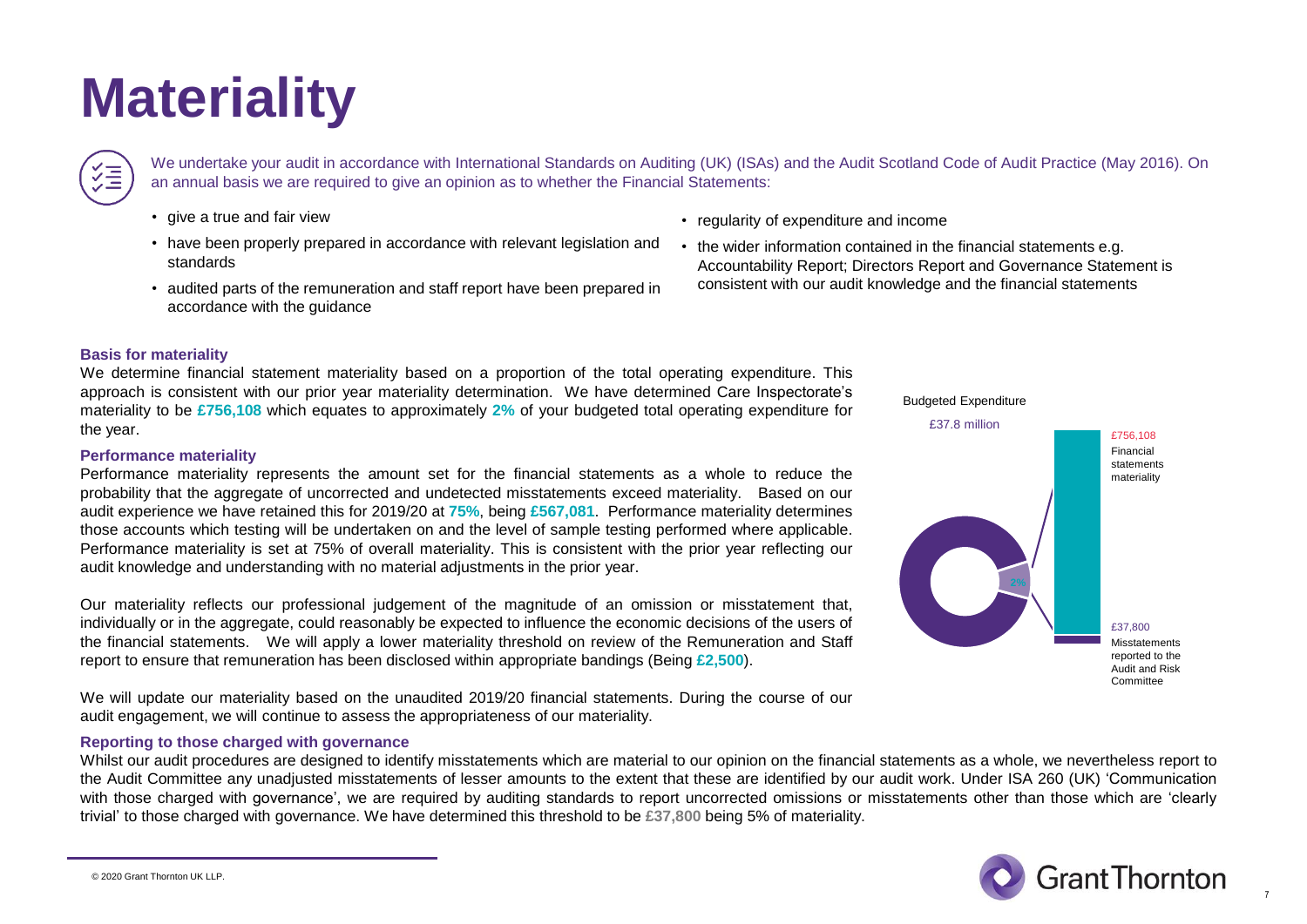### **A risk based audit methodology**

A core part of audit planning is understanding Care Inspectorate and the wider environment in which it operates. This is our fourth year as the external auditors of Care Inspectorate appointed under the Audit Scotland framework. Through our audit planning procedures we consider a range of factors to assess the risk of material misstatement to the financial statements. Significant risks are defined by ISAs (UK) as risks that, in the judgement of the auditor, require special audit consideration. In identifying risks, audit teams consider the nature of the risk, the potential magnitude of misstatement, and its likelihood. Significant risks are those risks that have a higher risk of material misstatement. Our risk assessment includes the following:

### **Identified Significant risks**

- : • Risk of fraud in expenditure recognition
- Management override of controls
- Risk of fraud in revenue recognition

Consideration of critical accounting estimates including accruals, provisions and pensions estimates.

Assessment of inherent risk factors including changes in the organisation's activities and environment

Understanding of entity level controls and the control environment, including IT controls

Financial and operational performance during the year, including pressures in delivering outcomes while operating within the financial budget set.

We continue to assess the risk of material misstatement and our response to these risks throughout our audit. Within our Annual Audit Report we will report to you the conclusions from our audit procedures over these risks, including any further risks identified or changes to our planned audit response.

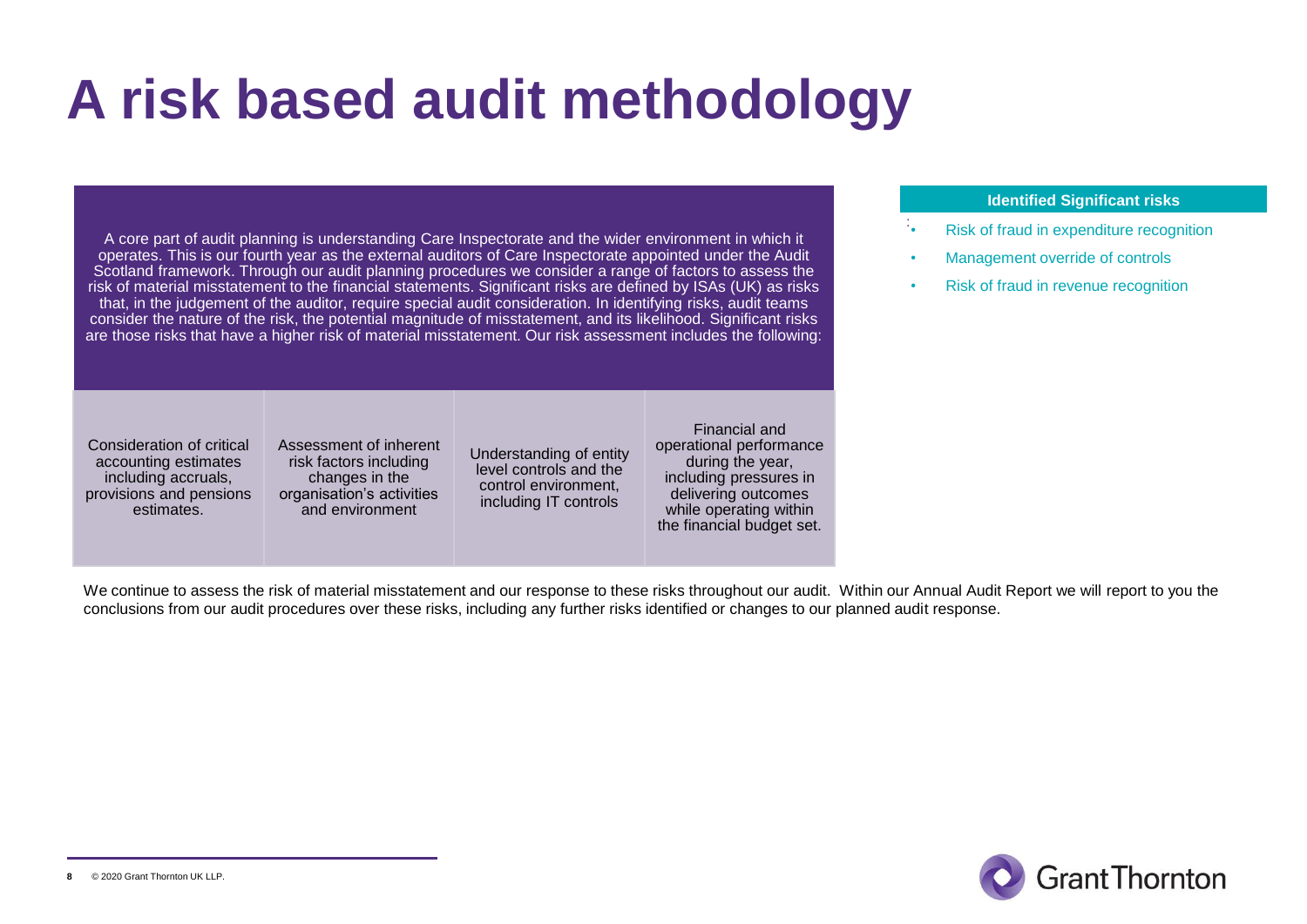### **Significant financial statement risks**

#### **Understanding and its environment**

This is the fourth year as external auditors of Care Inspectorate as appointed under the Audit Scotland framework. Care Inspectorate is funded through grantin-aid from the Scottish Government alongside the ability to generate addition income through fees and charges. In 2018/19, Care Inspectorate had a revenue budget of £22.5 million. In year of which Care Inspectorate incurred operating costs of £43.207 million, this excess expenditure is supplemented by the income the entity is able to generate of £13.971 Million.

**Risk of fraud in expenditure recognition**

**Other Expenditure** (at the year end) (Completeness) **Payables** (Completeness, Valuation)

### **Risk area Areas of focus Description of risk**

Operating expenditure is understated or not treated in the correct period (risk of fraud in expenditure) as set out in Practice Note 10 (revised) which applies to public-sector entities. There is an inherent risk that operating expenditure is understated or not treated in the correct period (risk of fraud in expenditure) in order to operate within expenditure limits. As payroll expenditure is well forecast and agreeable to underlying payroll systems, there is less opportunity for the risk of misstatement in this expenditure stream. We therefore focus on non-pay expenditure (other expenditure). We consider the risk to be particularly prevalent around the year end where there is greater incentive and susceptibility for misstatement and therefore focus our testing on cut-off of non-pay expenditure.

#### Audit Response

- Walkthrough of the key non-pay expenditure controls in place to gain an understanding of the control environment.
- Test expenditure balances incurred in the year to invoice and bank (completeness and accuracy)
- Perform cut-off at year end on pre and post year-end transactions and recording.
- Perform a review of post year end transactions to identify any potential unrecorded liabilities.

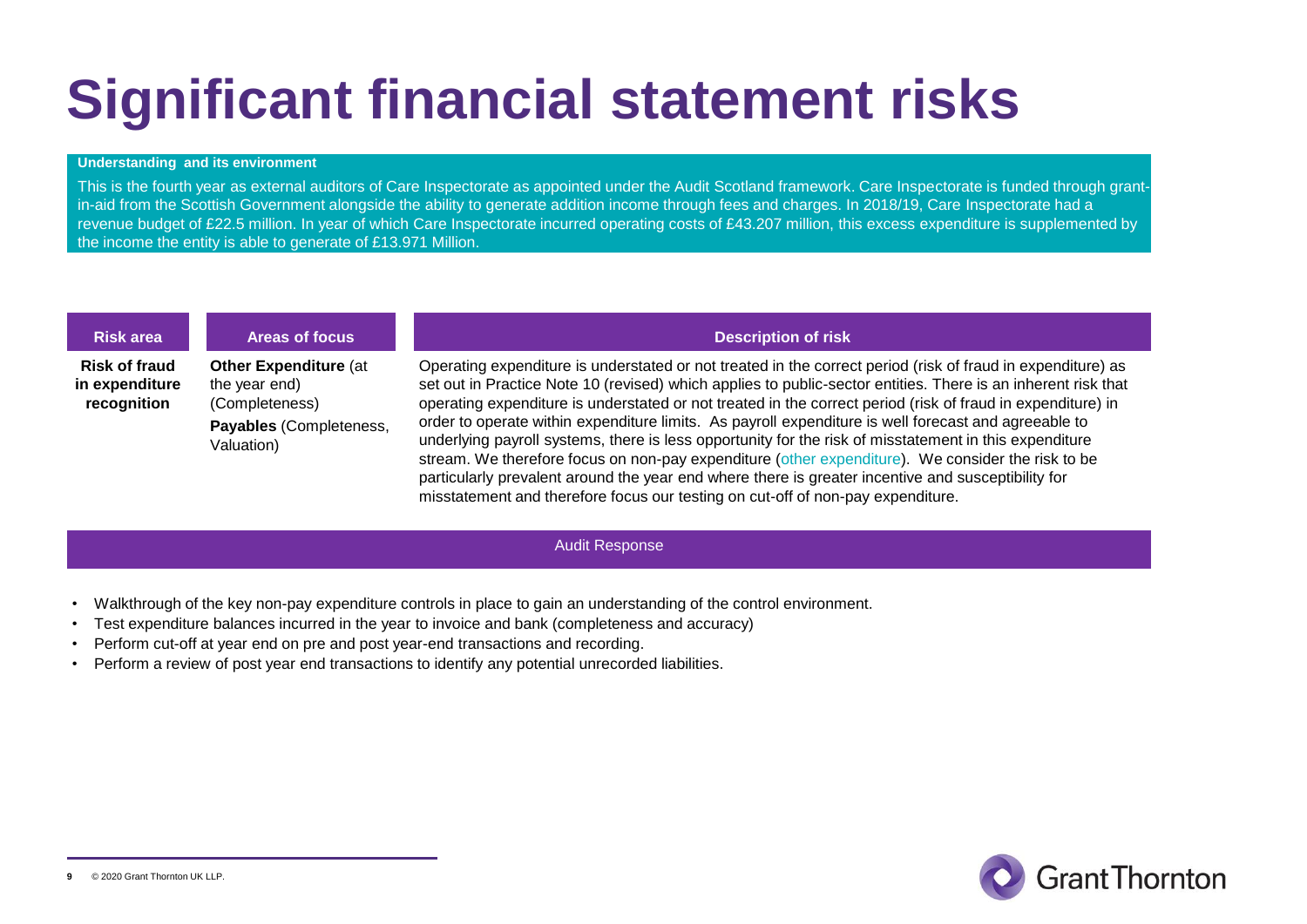### **Significant financial statement risks**

| <b>Risk area</b>                                  | <b>Areas of focus</b>                                                      | <b>Description of risk</b>                                                                                                                                                                                                                                                                                                                                                                                                                                                                                                                                                                                                                                                                               |
|---------------------------------------------------|----------------------------------------------------------------------------|----------------------------------------------------------------------------------------------------------------------------------------------------------------------------------------------------------------------------------------------------------------------------------------------------------------------------------------------------------------------------------------------------------------------------------------------------------------------------------------------------------------------------------------------------------------------------------------------------------------------------------------------------------------------------------------------------------|
| <b>Risk of fraud</b><br>in revenue<br>recognition | Fee / Charges Income<br>(at the year end)<br>(Occurrence.<br>Completeness) | As set out in ISA 240 there is a presumed risk that revenue may by misstated due to improper recognition<br>of revenue. In 2018/19, Care Inspectorate received £22.5 million in revenue funding from the Scottish<br>Government.                                                                                                                                                                                                                                                                                                                                                                                                                                                                         |
|                                                   | Receivables (Existence,<br>Completeness)                                   | The Care Inspectorate budget is agreed with Scottish Government with very little change occurring to the<br>agreed budget and therefore there is an inherently low risk of fraud. Our presumed risk focusses on fees<br>and charges. Care Inspectorate charges fees to care service providers applying to register a service and<br>once registered an annual continuation of registration fee is charged. Fees charged in 2018/19 were<br>£11.911 million and charges £1.5 million. We consider the risk to be particularly prevalent around the year<br>end where there is greater incentive and susceptibility for misstatement and therefore focus our testing on<br>cut-off of non-pay expenditure. |

#### Audit Response

- Walkthroughs of the controls over the recognition of income from fees and charges in the year.
- Evaluation of the existence of receivables balances held at 31 March 2020 through agreeing balances held to invoices and/or other supporting records.
- Perform income cut-off procedures and substantive testing over pre and post year end balances, over fees charged to service providers and other income streams.
- A focus on recoverability of balances through agreeing a sample of debtor balances (at an elevated risk level) and agreeing to post year end cash receipt.

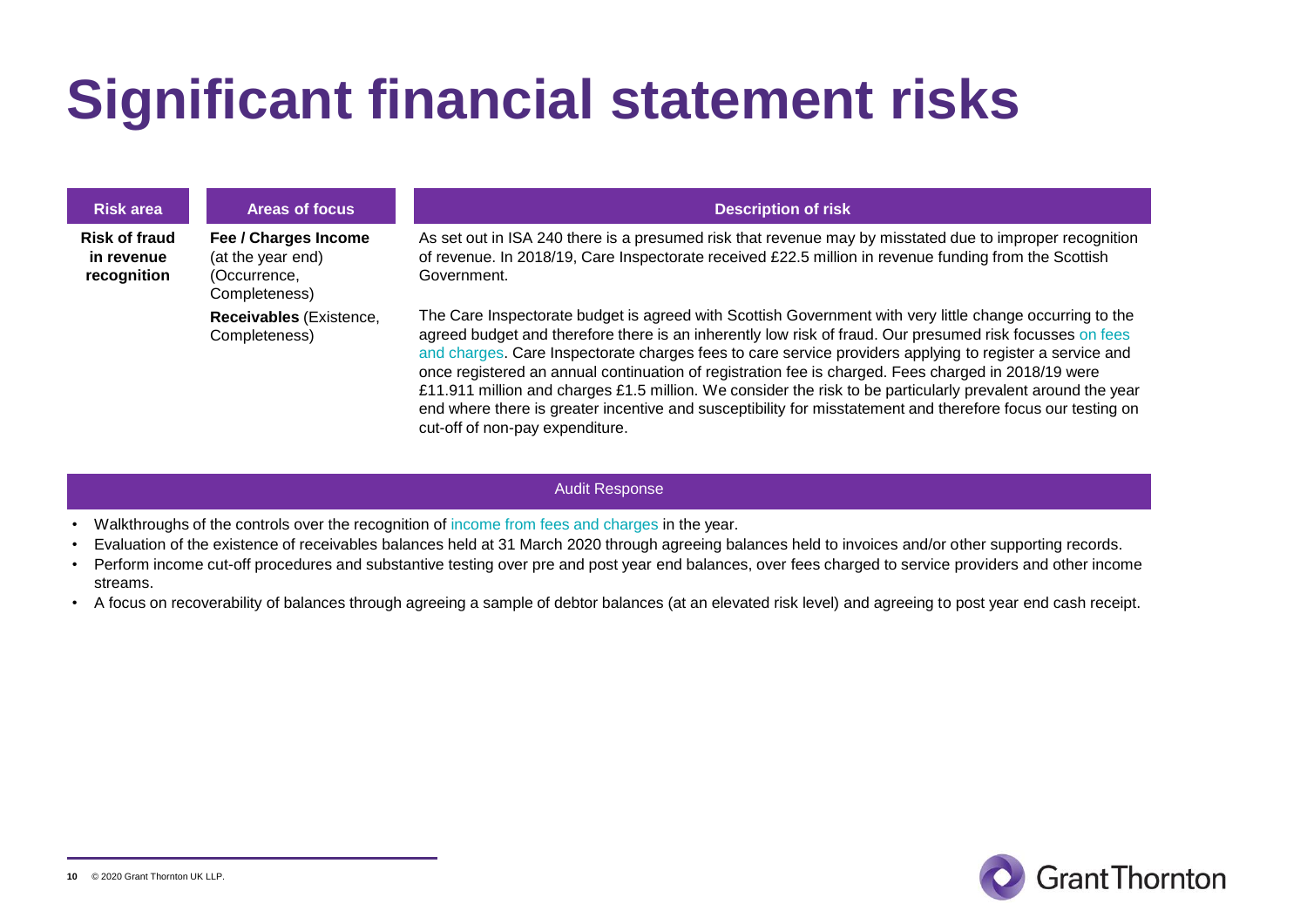### **Significant financial statement risks**

| <b>Risk area</b>                             | <b>Areas of focus</b>                   | <b>Description of risk</b>                                                                                                                                                                                                                                                                                                              |
|----------------------------------------------|-----------------------------------------|-----------------------------------------------------------------------------------------------------------------------------------------------------------------------------------------------------------------------------------------------------------------------------------------------------------------------------------------|
| <b>Management</b><br>override of<br>controls | Journals<br><b>Accounting Estimates</b> | As set out in ISA 240 there is a presumed risk that management override of controls is present in all<br>entities. This risk area includes the potential for management to use their judgement to influence the<br>financial statements as well as the potential to override Care Inspectorate's controls for specific<br>transactions. |

Audit Response

#### **Accounting estimates:**

In assessing the risk of management override, we consider those key accounting estimates and judgements that could impact on the organisations financial results and where there is an inherently increased risk of fraudulent misstatement or where management bias could result in a material misstatement. In response to the significant audit risk we will:

- consider the design of controls in place over key accounting estimates and judgements.
- Review accounting estimates for management bias / indication of fraud that could result in material misstatement. This will include review of estimates as at 31 March 2020 and retrospective review of those estimates as at 31 March 2019.

Particular areas of estimates we consider related to accruals, bad debt provision, other provisions and also actuarial assumptions within defined benefit pension scheme estimates.

#### **Journals testing:**

We will use our data analytics tool to support our evaluation of journal transactions during the year. In response to the significant risk we will:

- Assess the design of controls in place over journal entries, including how these are prepared, authorised and processed onto the financial ledger;
- Risk assess the journals population to identify large or unusual journal entries, such as those that are not incurred in the normal course of business, or those entries that may be indicative of fraud or error that could result in material misstatement. We will test these journals to ensure they are appropriate and suitably recorded in the financial ledger and correctly recorded in the financial statements;
- We will perform targeted testing of transactions around the financial year end reviewing those journals are large or otherwise appear unusual to understand the rationale for the transaction.



<sup>© 2020</sup> Grant Thornton UK LLP. **11**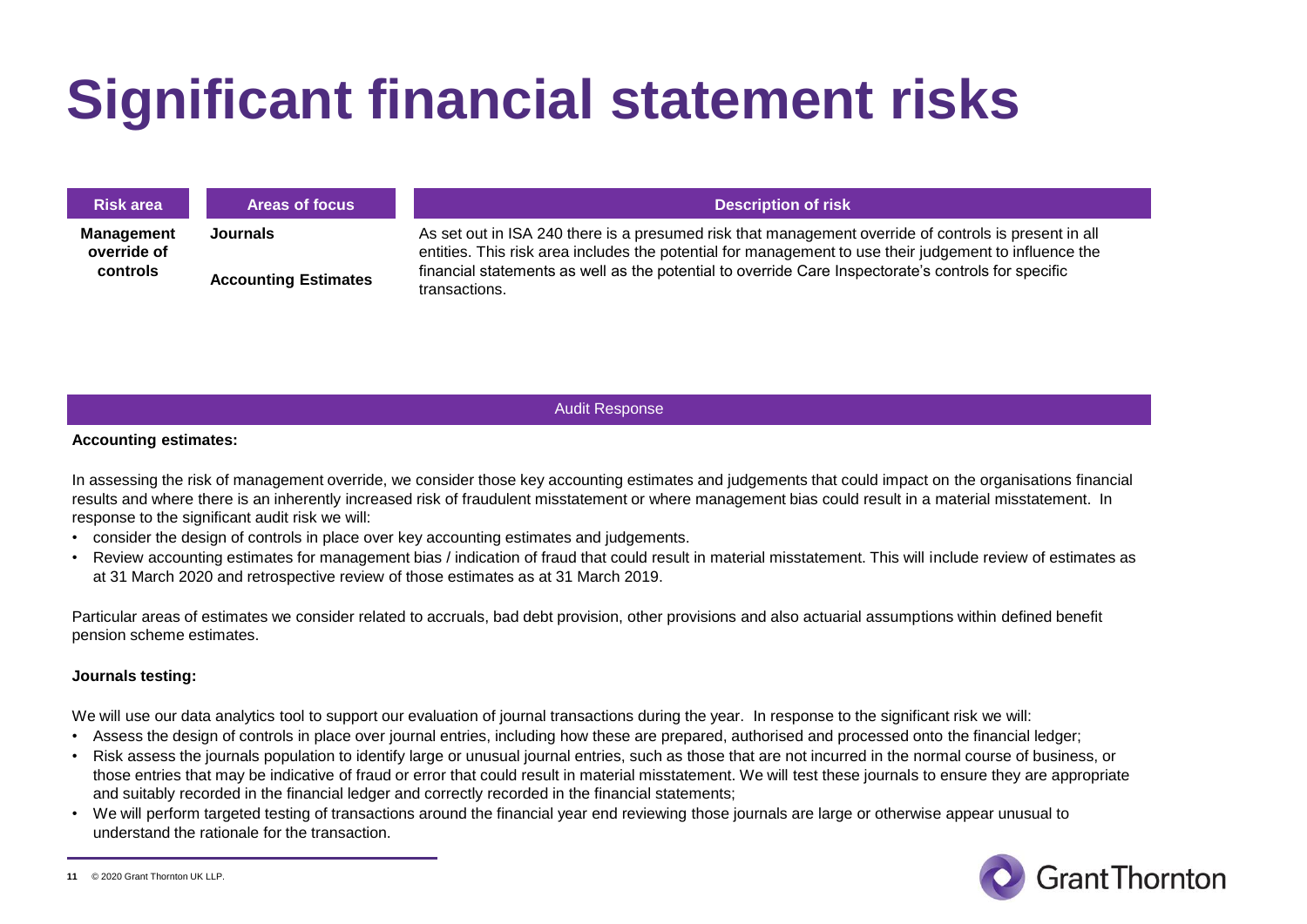### **Other audit areas**

#### **Going concern considerations**

As auditors, we are required to "obtain sufficient appropriate audit evidence about the appropriateness of management's use of the going concern assumption in the preparation and presentation of the financial statements and to conclude whether there is a material uncertainty about the entity's ability to continue as a going concern" (ISA (UK) 570).

We will review management's assessment of the going concern assumption and evaluate the disclosures in the financial statements, alongside our assessment based on substantive testing and audit procedures.

### **Working with internal audit**

We will aim to not duplicate the work of your internal auditors. We will consider the internal plan for 2019/20 and identify any particular areas relevant to our audit responsibilities and any area of risk which may impact on our planned testing approach. We will continue to consider internal audit work throughout the year and maintain and ongoing, open, dialogue with internal audit. As set out in the ISA's we are unable to direct the work of internal audit and our approach complies with the ISA requirements.

#### **Internal control environment**

Throughout our audit planning and fieldwork we will continue to develop our understanding of the overall control environment (design) as related to the financial statements. In particular we will:

- Consider procedures and controls around related parties, journal entries and other key entity level controls.
- Perform walkthrough procedures on key controls around identified risk areas including income, payroll expenditure, other expenditure, pension valuations, journal entries and material areas of management estimate and judgement.

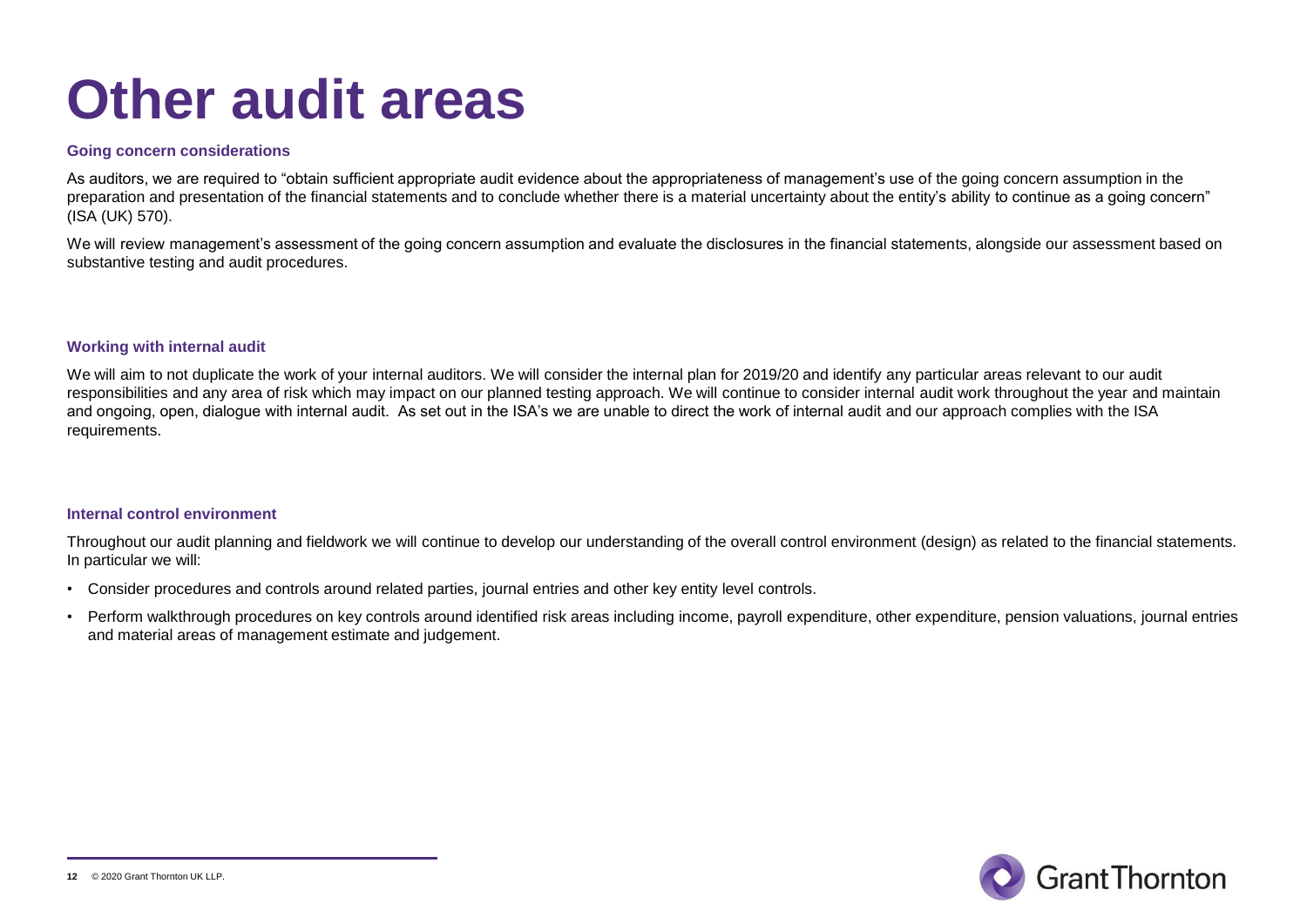#### **Defined benefit pension scheme**

Care Inspectorate participates in the Tayside Superannuation Fund, a local government pension scheme. The scheme is a defined benefit pension scheme and in accordance with IAS 19: Pensions, the Authority is required to recognise its share of the scheme assets and liabilities on the statement of financial position. As at 31 March 2019 the Authority had pension fund liabilities of £18.1 million. There are a number of assumptions contained within the valuation, including: discount rate; future return on scheme assets; mortality rates; and, future salary projections.

We do not consider the defined benefit pension scheme to represent a significant risk of material misstatement given the Care Inspectorate has a well established process of determining net liabilities within the scheme, including engaging Barnett Waddingham LLP to provide an actuarial valuation of the scheme liabilities at the 31 March. However, given the value of the liability and the sensitivity of the estimate to changes in key assumptions, we consider this to be an area of focus during our audit.

The Audit agencies group lead by the National Audit Office has commissioned PricewaterhouseCoopers (PwC) to provide an independent review of the LGPS actuaries and the actuarial assumptions. As part of our audit we will look to place reliance on the work performed, as well as consider the suitability of assumptions applied locally, such as pay increases. In addition, we will look to build upon the work performed by PwC with regardless the completeness and accuracy of underlying data used by the actuary in the valuation through ensuring any events or circumstances occurring locally at the Council that may have a material impact on the scheme valuation have been notified to the actuary.

#### **Wider scope approach – Smaller body arrangements**

For smaller bodies the Audit Scotland Code of Practice permits auditors to not apply the full wider scope audit. In our judgement, taking into account the nature of Care Inspectorate operating activity and income and expenditure streams, we feel it is appropriate to continue to treat you as a smaller body under the Code. However, in accordance with Audit Scotland planning guidance, we will update our understanding of your arrangements for ensuring financial sustainability as well as your governance arrangements in place to support disclosures contained within the annual governance statement included within your financial statements.

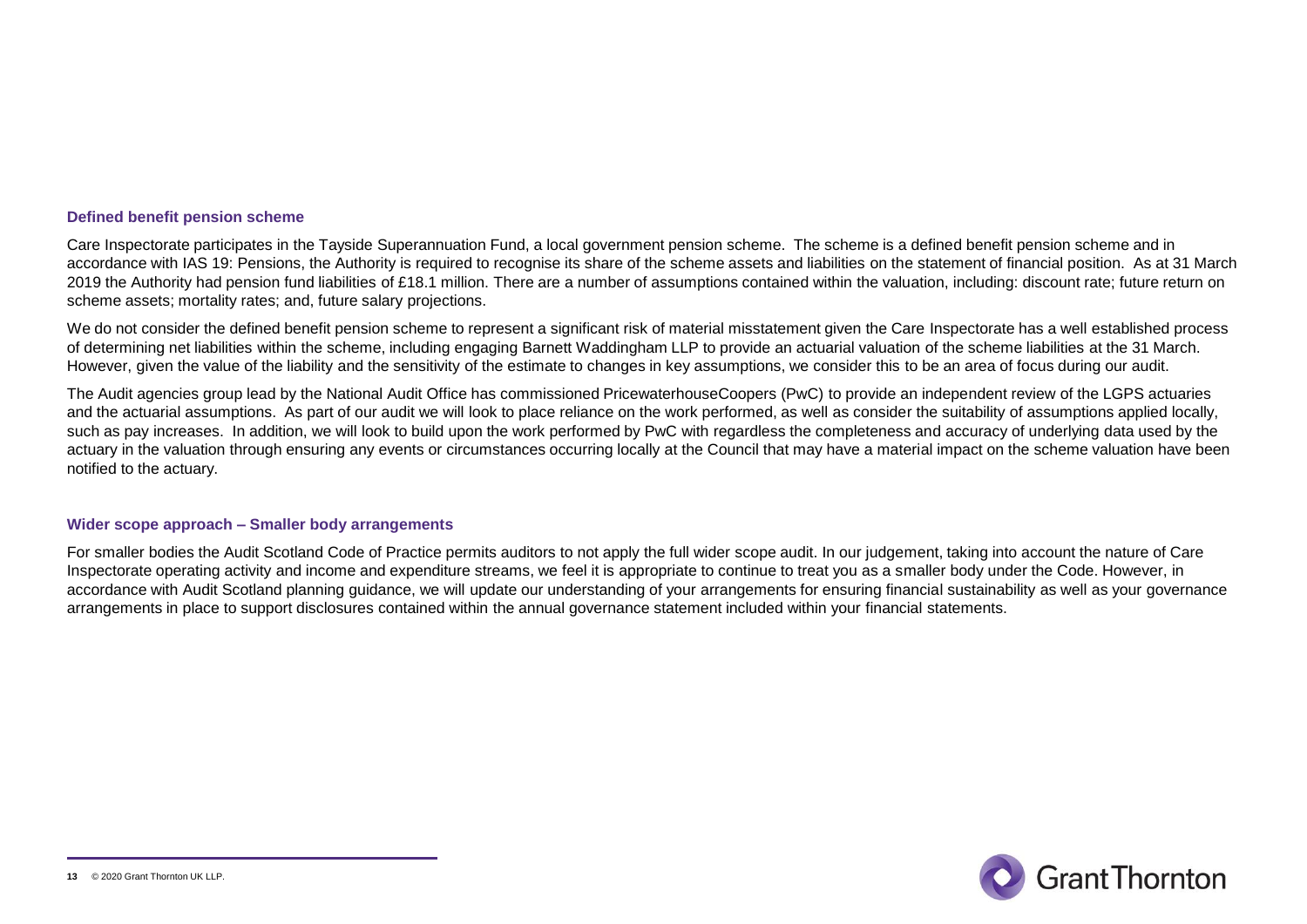### **Audit deliverables**

As set out in the Code of Audit Practice, as appointed auditors we have a number of wider reporting responsibilities beyond the audit of the financial statements. Below we summarise the key areas of work during our 2019/20 audit, including expected reporting under Audit Scotland's Code of Audit Practice and audit planning guidance (2018/19 Guidance on Planning the Audit)

| <b>Requirement</b>                                                                                                                                                                              | How we will report our findings                                                                                                                                                                  |
|-------------------------------------------------------------------------------------------------------------------------------------------------------------------------------------------------|--------------------------------------------------------------------------------------------------------------------------------------------------------------------------------------------------|
| <b>Annual accounts</b><br>Perform an audit of the annual accounts and express specified<br>audit opinion on them. We will audit up to 3 draft versions of the<br>financial statements provided. | External audit plan<br>$\bullet$<br>External auditor's opinion on the financial statements<br>Annual external audit report findings from our audit work of the financial statements<br>$\bullet$ |
| <b>Wider scope audit dimensions</b><br>Conclude and report on our assessment of the wider scope audit<br>dimensions in relation to a small entity.                                              | Annual external audit report (audit findings report) as applicable to smaller bodies (financial<br>$\bullet$<br>sustainability and governance statement).                                        |
| <b>Emerging issues</b><br>Communication of emerging issues to Audit Scotland and<br>highlight any issues for potential statutory reports                                                        | Communicating throughout our audit emerging issues throughout the year.<br>$\bullet$                                                                                                             |
| <b>Correspondence queries</b><br>Carry out preliminary enquiries into any correspondence relevant<br>to the Care Inspectorate that is referred to Audit Scotland.                               | Providing responses to any correspondence received based on our audit knowledge and<br>understanding and the results of any review as agreed with Audit Scotland.                                |
| <b>Money laundering and fraud</b><br>Provide information on cases of money laundering or fraud                                                                                                  | Reporting cases to the National Crime Agency of an instances of money laundering at the<br>Care Inspectorate and identified frauds to Audit Scotland.                                            |
| <b>Technical guidance</b><br><b>Contribute to Technical Guidance Notes</b>                                                                                                                      | Providing responses to Audit Scotland consultations on draft Technical Guidance notes for<br>Auditors.                                                                                           |

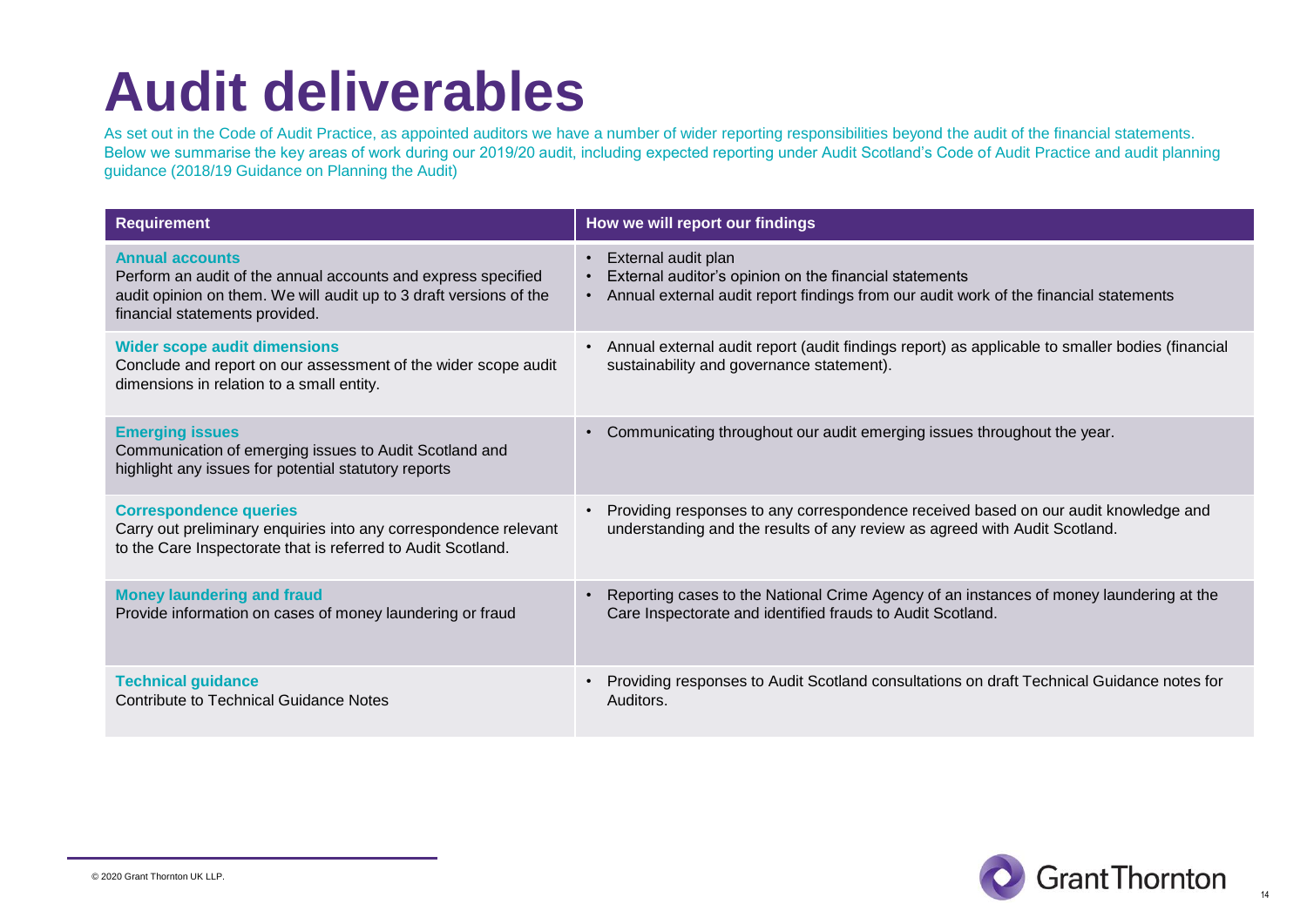# **Appendices**

### **Appendices:**

| 1. Fees and independence                            | 16 |
|-----------------------------------------------------|----|
| 2. Fraud arrangements                               |    |
| 3. Communication with those charged with governance | 18 |

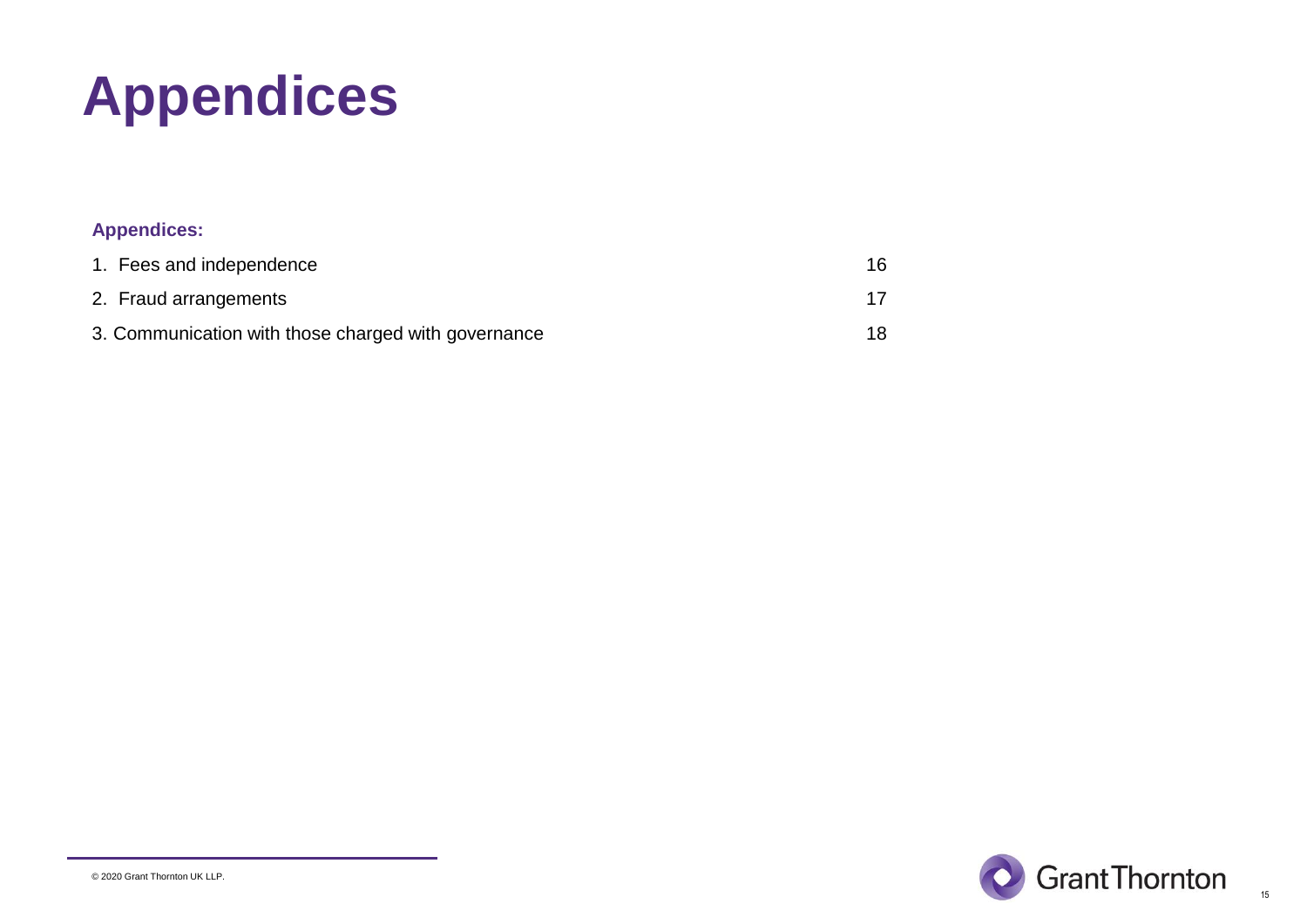# **Appendix 1: Fees and independence**

### **External Audit Fee**

| <b>Service</b>                                   | Fees £ |
|--------------------------------------------------|--------|
| <b>External Auditor Remuneration</b>             | 25,570 |
| Pooled Costs                                     | 5.940  |
| Contribution to Audit Scotland costs             | 1.420  |
| Contribution to Performance Audit and Best Value |        |
| 2019/20 Fee                                      | 32,930 |

#### **Fees for other services**

| <b>Service</b>                                              | <b>Fees £</b> |  |
|-------------------------------------------------------------|---------------|--|
| At planning stage we confirm<br>there are no non-audit fees | Nil           |  |

### **Independence and ethics**

- We confirm that there are no significant facts or matters that impact on our independence as auditors that we are required or wish to draw to your attention.
- We have complied with the Financial Reporting Council's Ethical Standards and therefore we confirm that we are independent and are able to express an objective opinion on the financial statements.
- Full details of all fees charged for audit and non-audit services will be included in our Annual Report to those charged with governance at the conclusion of the audit.
- We confirm that we have implemented policies and procedures to meet the requirements of the Financial Reporting Council's ethical standards
- We are required by auditing and ethical standards to communicate any relationships that may affect the independence and objectivity of the audit team.
- We can confirm no independence concerns have been identified.

Audit Scotland sets an expected fee for each audit carried out under appointment which assumes that the body has well-functioning controls, an effective internal audit service, and an average risk profile.

Audit Scotland reviews the expected fee each year and adjusts it if necessary based on auditors' experience, new requirements, or significant changes to audited bodies.

The audit fee is calculated in accordance with guidance issued by Audit Scotland. In accordance with the Audit Scotland guidance, for smaller bodies, we can increase the fee by up to 10% from the base fee set by Audit Scotland, depending on risk factors identified by us as your external auditors. We cannot reduce the fee from the baseline set out by Audit Scotland. The fee is at the baseline level and is based on the following assumptions:

- supporting schedules to all figures in the accounts are supplied by the agreed dates and in accordance with the agreed upon information request list
- the scope of the audit, and Care Inspectorate activities will not change significantly from planned
- Care Inspectorate will make available management and accounting staff to help us locate information and to provide explanations. We reserve the right to charge an additional fee for any additional work.
- We will only receive (and audit) 3 sets of accounts (1st draft; amended draft and final)
- Specific balances such as valuations of assets are supported by an independent specialist

### **Client service**

We take our client service seriously and continuously seek your feedback on our external audit service. Should you feel our service falls short of expected standards please contact Joanne Brown, Head of Public Sector Assurance Scotland in the first instance who oversees our portfolio of Audit Scotland work [\(joanne.e.brown@uk.gt.com\)](mailto:joanne.e.brown@uk.gt.com). Alternatively, should you wish to raise your concerns further please contact Jon Roberts, Partner and Head of Assurance, 30 Finsbury Square, London, EC2A 1AG. If your feedback relates to audit quality and we have not successfully resolved your concerns, your concerns should be reported to Elaine Boyd, Assistant Director, Audit Scotland Quality and Appointments in accordance with the Audit Scotland audit quality complaints process.

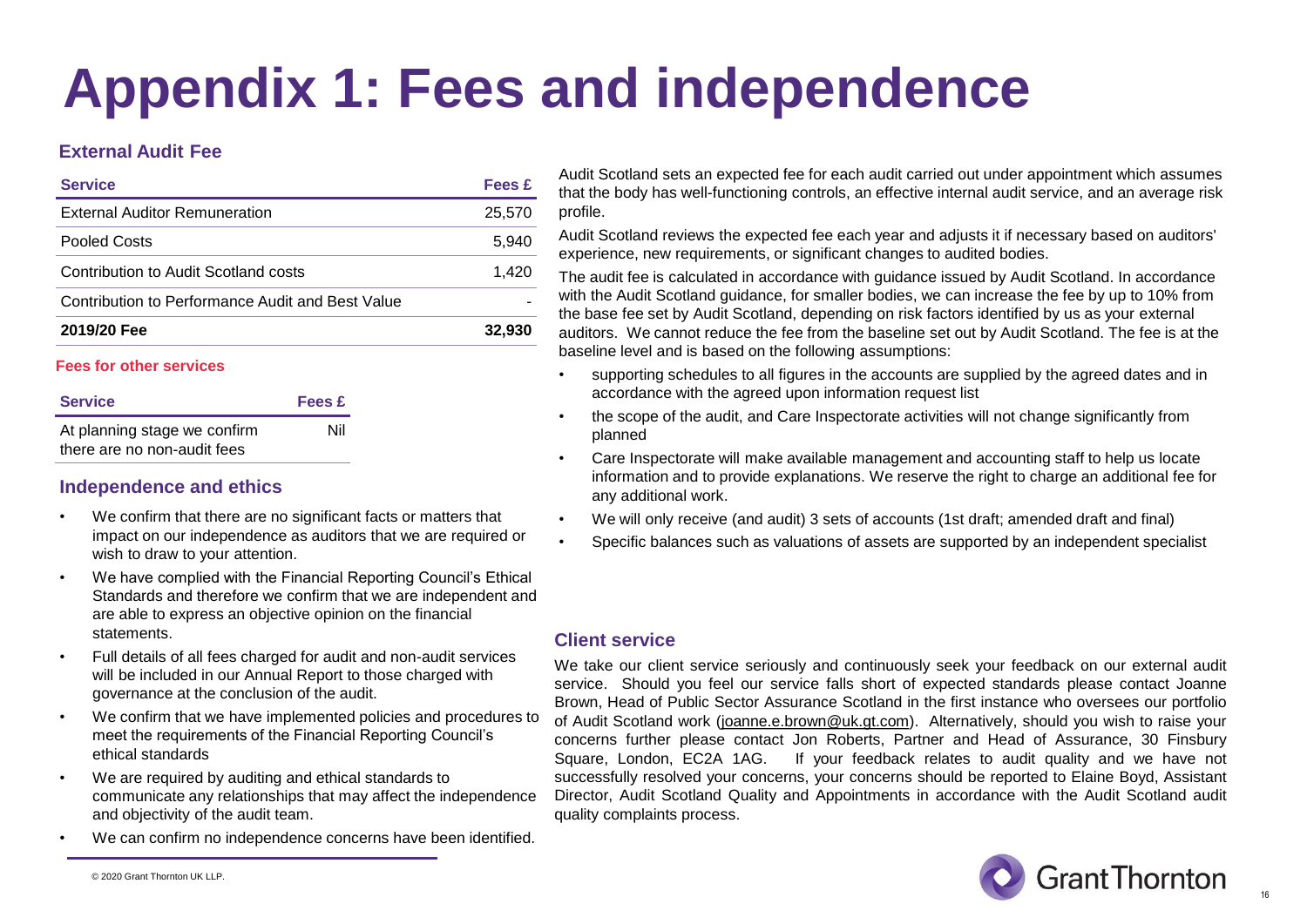### **Appendix 2: Fraud arrangements**

The term fraud refers to intentional acts of one or more individuals amongst management, those charged with governance, employees or third parties involving the use of deception that result in a material misstatement of the financial statements. In assessing risks, the audit team is alert to the possibility of fraud at Care Inspectorate.

As part of our audit work we are responsible for:

- identifying and assessing the risks of material misstatement of the financial statements due to fraud in particular in relations to management override of controls.
- Leading a discussion with those charged of governance (for Care Inspectorate this is assumed to be the Audit and Risk Committee) on their view of fraud. Typically we do this when presenting our audit plan and in the form of management and those charged with governance questionnaires.
- designing and implementing appropriate audit testing to gain assurance over our assessed risks of fraud
- responding appropriately to any fraud or suspected fraud identified during the audit.

As auditors we obtain reasonable but not absolute assurance the financial statements as a whole are free from material misstatement, whether due to fraud or error.

We will obtain annual representation from management regarding managements assessment of fraud risk, including internal controls, and any known or suspected fraud or misstatement.

The primary responsibility for the prevention and detection of fraud rests with management and those charged with governance including establishing and maintaining internal controls over the reliability of financial reporting effectiveness and efficiency of operations and compliance with applicable laws and regulations.

It is Care Inspectorate's responsibility to establish arrangements to prevent and detect fraud and other irregularity. This includes:

- developing, promoting and monitoring compliance with standing orders and financial instructions
- developing and implementing strategies to prevent and detect fraud and other irregularity
- receiving and investigating alleged breaches of proper standards of financial conduct or fraud and irregularity.

Throughout the audit we work with Care Inspectorate to review specific areas of fraud risk, including the operation of key financial controls. We also examine the policies in place, strategies, standing orders and financial instructions to ensure that they provide a strong framework of internal control.

In addition, as set out in the Audit Scotland Code of Audit Practice we have a role in reviewing Care inspectorate's arrangements in response to the national fraud initiative exercise.

All suspected frauds and/or irregularities over £5,000 are reported to Audit Scotland by us as your auditors on a quarterly basis.

### **Anti-Money Laundering Arrangements**

As required under the Money Laundering, Terrorist Financing and Transfer of Funds Regulations 2017 there is an obligation on the Auditor General (as set out in the planning guidance) to inform the National Crime Agency if she knows or suspects that any person has engaged in money laundering or terrorist financing. Should we be informed of any instances of money laundering at Care Inspectorate we will report to the Auditor General as required by Audit Scotland.

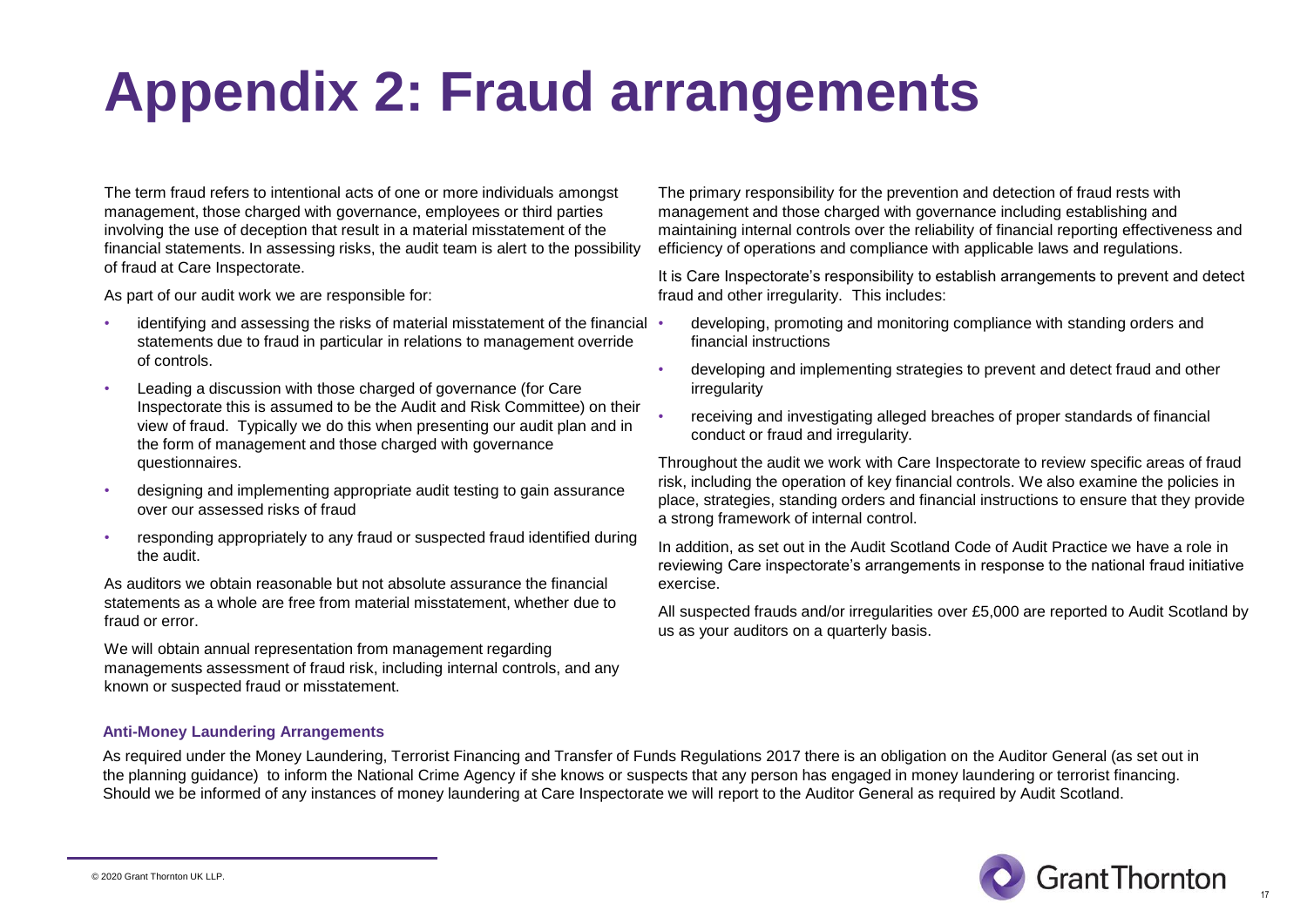### **Appendix 3: Communication with those charged with governance**

International Standards on Auditing (UK) (ISA) 260, as well as other ISAs, prescribe matters which we are required to communicate with those charged with governance, and which we set out in the table above.

This document, The Audit Plan, outlines our audit strategy and plan to deliver the audit, while our Annual Report to those Charged with Governance, for Care Inspectorate being the Accountable Officer, will be issued prior to approval of the financial statements and will present key issues and other matters arising from the audit, together with an explanation as to how these have been resolved.

We will communicate any adverse or unexpected findings affecting the audit on a timely basis, either informally or via a report to Care Inspectorate Management and the Audit and Risk Committee.

|                                                                                                                                                                                                                                                                                                                                                         |                   | <b>Audit</b>    |
|---------------------------------------------------------------------------------------------------------------------------------------------------------------------------------------------------------------------------------------------------------------------------------------------------------------------------------------------------------|-------------------|-----------------|
| <b>Our communication plan</b>                                                                                                                                                                                                                                                                                                                           | <b>Audit Plan</b> | <b>Findings</b> |
| Respective responsibilities of auditor and management/the Accountable Officer                                                                                                                                                                                                                                                                           |                   |                 |
| Overview of the planned scope and timing of the audit, including planning assessment of audit risks and wider scope risks                                                                                                                                                                                                                               |                   |                 |
| Confirmation of independence and objectivity                                                                                                                                                                                                                                                                                                            | ٠                 |                 |
| A statement that we have complied with relevant ethical requirements regarding independence. Relationships and other matters<br>which might be thought to bear on independence. Details of non-audit work performed by Grant Thornton UK LLP and network<br>firms, together with fees charged. Details of safeguards applied to threats to independence |                   |                 |
| Significant matters in relation to going concern                                                                                                                                                                                                                                                                                                        |                   |                 |
| Views about the qualitative aspects of Care Inspectorate's accounting and financial reporting practices, including accounting<br>policies, accounting estimates and financial statement disclosures                                                                                                                                                     |                   |                 |
| Significant findings from the audit                                                                                                                                                                                                                                                                                                                     |                   |                 |
| Significant matters and issues arising during the audit and written representations that have been sought                                                                                                                                                                                                                                               |                   |                 |
| Significant difficulties encountered during the audit                                                                                                                                                                                                                                                                                                   |                   |                 |
| Significant deficiencies in internal control identified during the audit                                                                                                                                                                                                                                                                                |                   |                 |
| Significant matters arising in connection with related parties                                                                                                                                                                                                                                                                                          |                   |                 |
| Identification or suspicion of fraud involving management and/or which results in material misstatement of the financial statements                                                                                                                                                                                                                     |                   |                 |
| Non-compliance with laws and regulations                                                                                                                                                                                                                                                                                                                |                   |                 |
| Unadjusted misstatements and material disclosure omissions                                                                                                                                                                                                                                                                                              |                   |                 |
| Expected modifications to the auditor's report, or emphasis of matter                                                                                                                                                                                                                                                                                   |                   |                 |